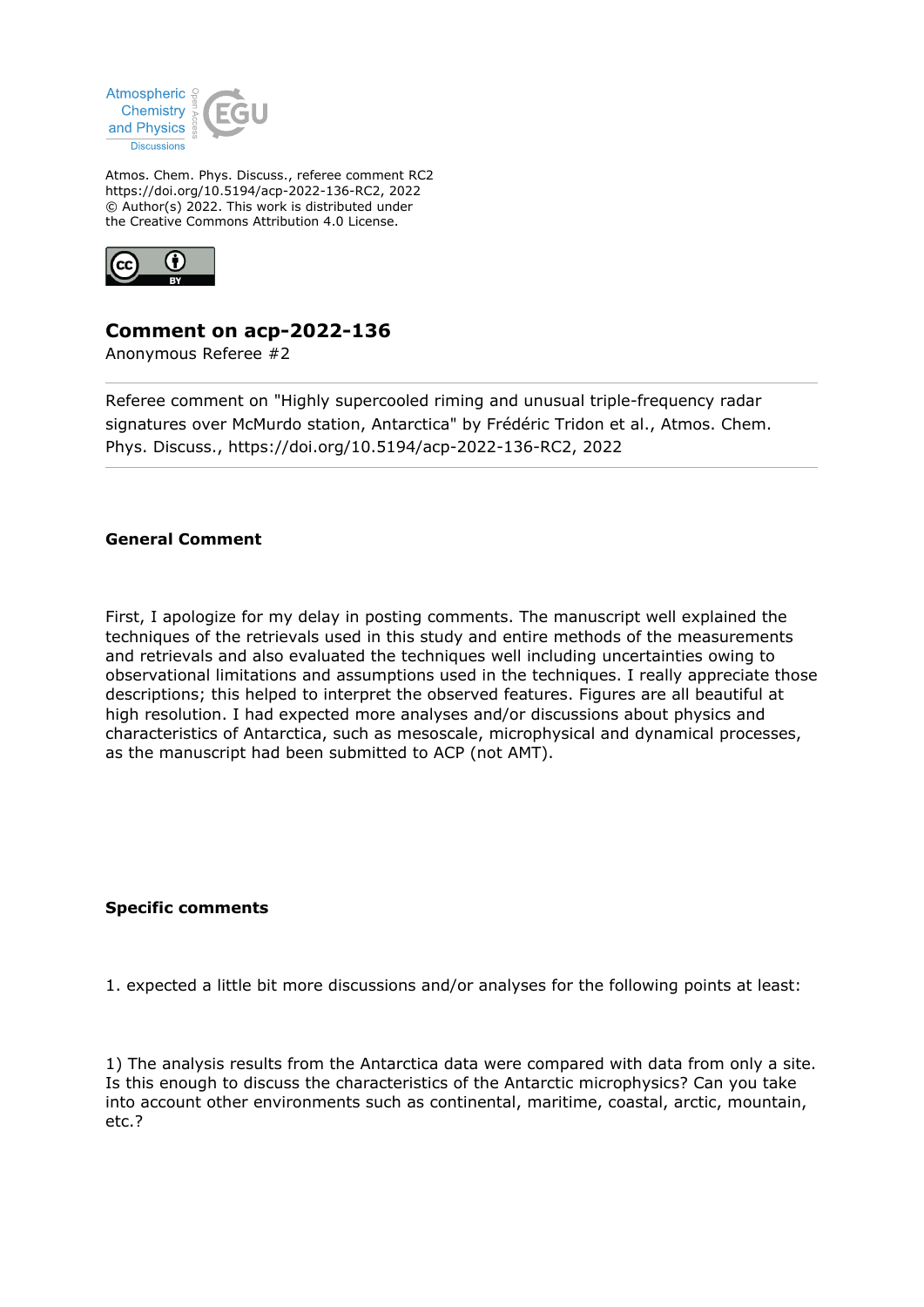2) What are the environmental characteristics of the site in terms of temperature (like lines 536-538), humidity, wind, vertical velocity, etc.?

3) Can the triply-frequency signatures be expected to be generalized for other sizes in Antarctica?

4) How can the fewer but larger supercooled liquid droplets (lines 144-146) contribute to riming? I guessed that fewer droplets could restrain riming since the chance of collision and accretion could be reduced.

5) Seasonal variability (I know that the data were limited, though…).

6) Line 528-530: Why the narrow rime ice PSD is characterized over polar regions?

7) Lines 536-538: Can you explain a little bit more why the DWR signatures can be characterized as a unique signature over Antarctica?

2. Please provide a bit more explanation about BAECC; location, period, radar frequencies, case descriptions... This should help to characterize the observed features in this study.

3. This manuscript analyzed one 'extraordinary' case study. Does this represent the other cases listed in Table 1? Need descriptions of the generality of the results from the detailed analysis among the selected cases.

4. Line 215-216: This sentence did not make sense to me. Maybe a few more explanations would be needed.

5. What could bring the situation of slightly pointing off-zenith?

6. Figure 6 and Figure 7: The data points were distributed to a large range. I wondered how such grid points with low density data are significant.

1) Please provide the total number of sample size.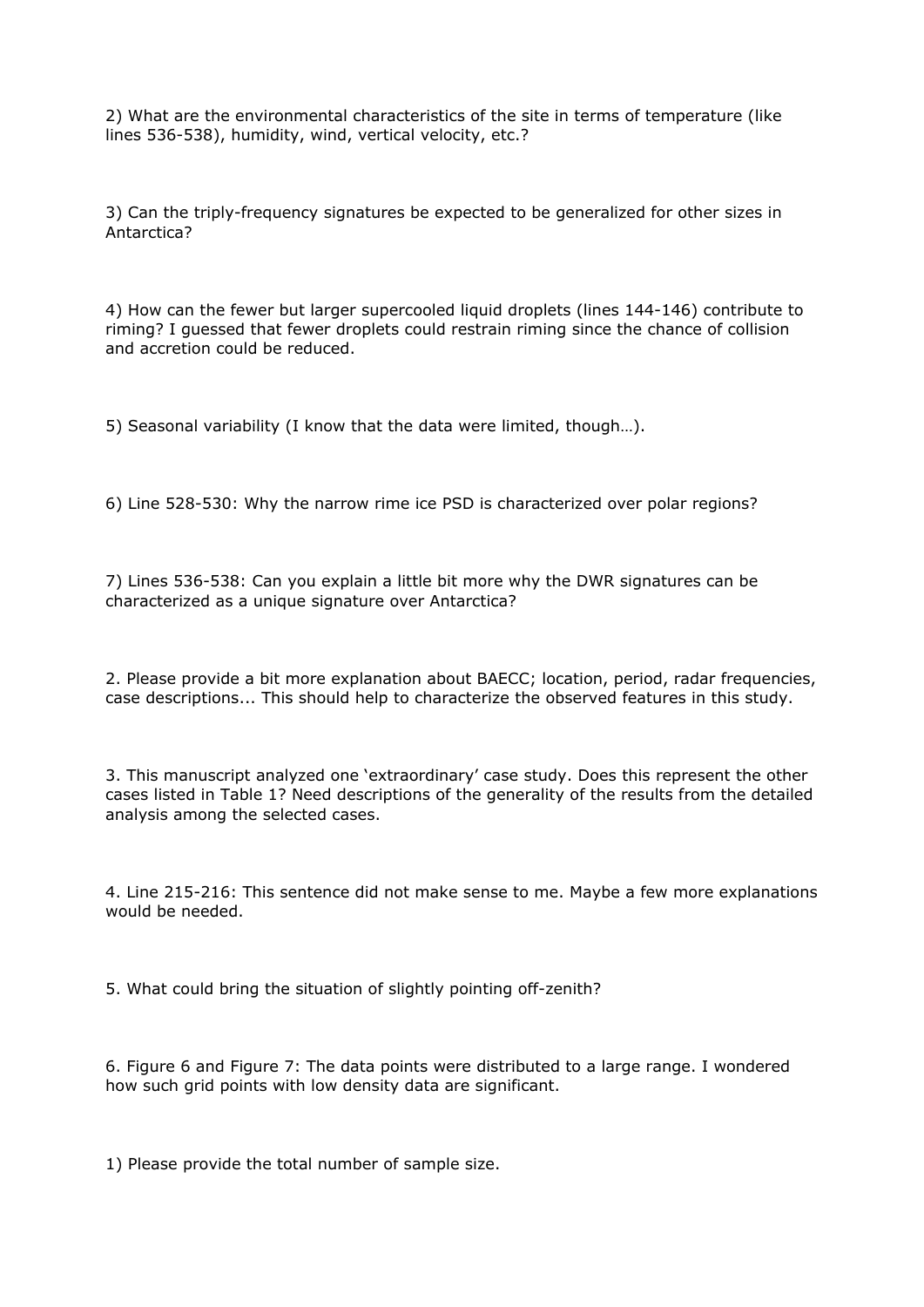2) Because of the noisiness, it seems to me that any lines from the particle models cannot represent the observation data for any plots.

3) I supposed that the data to plot those figures came from the long time period ( $\sim$ 4) hours), which period possibly included a variety of microphysical processes; not only riming, but also depositional growth, different degree of riming, aggregation, etc.. Those data could be plotted into a panel. So I was not sure of a meaningful of those plots; what is the purpose of overlaying the lines from the particle models; why the only selected particle types from models were plotted.

4) Because of those, it was unclear for me what is the 'unusual' triple-frequency signatures. It would help if the signatures were highlighted in the plots.

5) Lines 372-373 "At the top of the layer…" This sentence does not make sense to me. Please provide more explanation.

7. Line 428-429: Please explain this process more in details.

8. Figure 10:

- 1) Please highlight the location of the supercooled liquid layer
- 2) Add a plot and discussion of vertical velocity.
- 3) Why Z  $Ka < Z$  W below 1 km?
- 9. Lines 520-521: Does this mean the retrieval's error or radar forward simulator's error?

## **Technical comments**

I really appreciate the high-resolution images; those included much information. However, sometimes I could not identify locations of what mentioned in the text; such as: Line 372 "reasonably homogeneous"; Line 416-417; Line 501 "W-band reflectivity